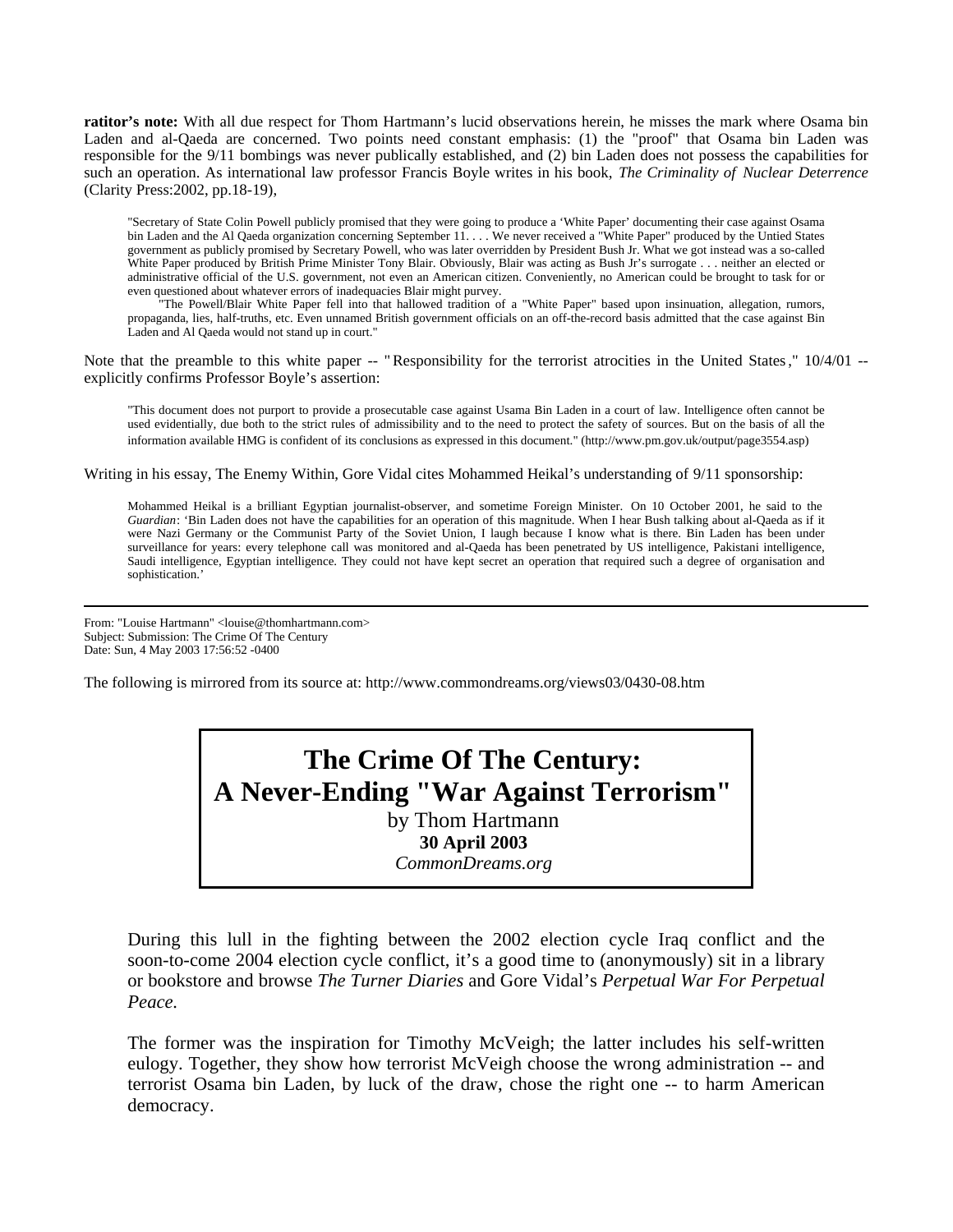*The Turner Diaries* is an apocalyptic novel that opens with a convenience store robbery and ends with an Armageddon-style worldwide holocaust leaving only white Anglo-Saxon Protestants standing. The government of the United States responds to a terrorist attack (the bombing of a federal building in Oklahoma) by cracking down on dissent, expanding the power of the Executive Branch, and shredding constitutional civil rights protections. White "patriots" respond by declaring war against the government that had once tried to take away their guns. Thus begins the cycle of violence that ends with the ultimate worldwide war, a vision straight out of the Book of Revelation.

But Tim McVeigh's expectation of a repressive federal reaction to his right-wing terrorism ran into a snag: Bill Clinton knew the difference between a rogue nation and a rogue criminal.

Like every President since George Washington, Bill Clinton knew that nations only declare war against nations. While armies deal with rogue states, police deal with criminals, be they domestic or international.

Like Germany's response to the Red Army Faction, Italy's response to The Red Brigades, and Greece's response to the 17 November terrorist group (among others), Clinton brought the full force of the criminal justice system against McVeigh, and even had Interpol and overseas police agencies looking for possible McVeigh affiliates. The result was that the trauma of the Oklahoma City terrorist bombing was limited, closure was achieved for its victims, the civil rights of all Americans were largely left intact, and the United States government was able to get back to it's constitutionally-defined job of ensuring life, liberty, and the pursuit of happiness for its citizens. (Although the Anti-Terrorism Act of 1996 [Summary, text of law] did begin the process of eroding civil liberties, it was nowhere near as draconian as the Patriot Act, and was only passed after a full year of careful Congressional deliberation.)

Every President from Washington to Clinton understood the logic expressed by our founders when James Madison, on April 20, 1795, wrote: "Of all the enemies to public liberty war is, perhaps, the most to be dreaded because it comprises and develops the germ of every other. War is the parent of armies; from these proceed debts and taxes. And armies, and debts, and taxes are the known instruments for bringing the many under the domination of the few.

"In war, too," Madison continued, "the discretionary power of the Executive [Branch of Government] is extended. Its influence in dealing out offices, honors, and emoluments is multiplied; and all the means of seducing the minds are added to those of subduing the force of the people. The same malignant aspect in republicanism may be traced in the inequality of fortunes, and the opportunities of fraud, growing out of a state of war...and in the degeneracy of manners and morals, engendered by both. No nation could preserve its freedom in the midst of continual warfare."

Although numerous recent presidents have declared "wars" on abstractions like poverty, illiteracy, drugs, and a variety of other social ills, all were well aware that these so-called "wars" were, in truth, just politically useful rhetoric. Real war can only be declared by one nation against another: it's not possible to declare a war against an abstraction.